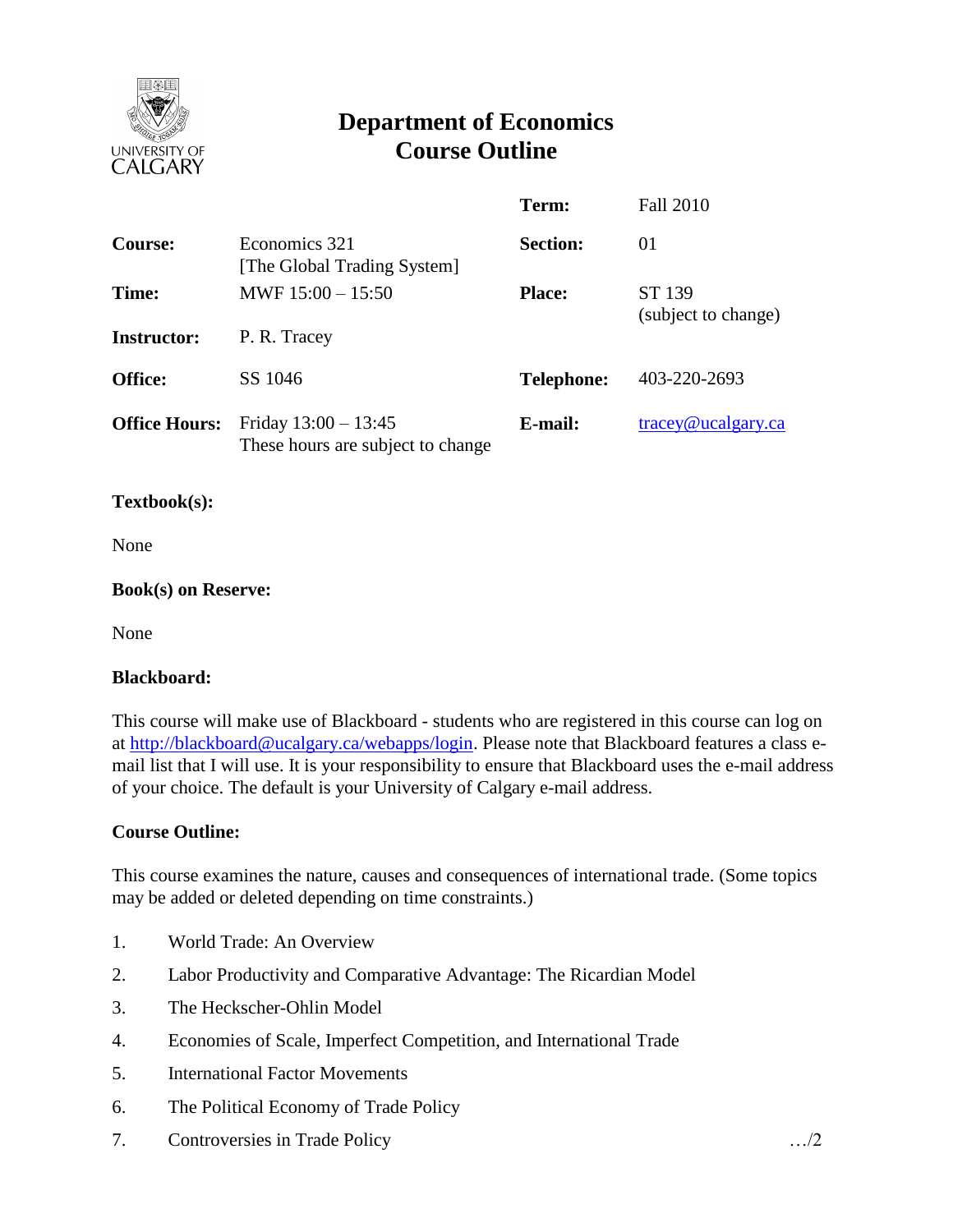## 8. Exchange Rates and Open-Economy Macroeconomics

A follow-up course, Economics 425 (International Trade II), provides students with a more detailed explanation of trade flows and goes on to consider issues such as: strategic trade policy in the presence of imperfect competition; trade, growth and technological change; trade-related aspects of intellectual property; and trade, trade policy and the environment. Normally, Economics 321 is a prerequisite for Economics 425 and Economics 357 (Intermediate Microeconomics II) is a co-requisite.

## **Grade Determination and Final Examination Details:**

| Midterm                  | 30% Monday, October 18, 2010                              |
|--------------------------|-----------------------------------------------------------|
| Assignment               | 20% Monday, November 1, 2010 (Late assignment will not be |
|                          | accepted.)                                                |
| <b>Final Examination</b> | 50% Scheduled by Registrar $-2$ Hours                     |

The midterm exam will be held in class on the date indicated. The time and location of the final exam, which will be two hours in length, will be scheduled by the Registrar's Office. Exam questions may consist of multiple choice questions. The use of a non-programmable calculator during exams is permitted. The use of graphing calculators, computers, and cell phones is not permitted.

The midterm exam, assignment, and the final exam are marked on a numerical basis. The grades are then added using the weights indicated above. As a guide to determining standing, these letter grade equivalences will generally apply:

| $A+$ 97 - 100 | B 79 - 83       |   | $C-$ 62 - 66 |
|---------------|-----------------|---|--------------|
| A 92-96       | B- 76-78        |   | $D+ 57 - 61$ |
| $A - 89 - 91$ | $C_{+}$ 73 - 75 | D | $50 - 56$    |
| $B+$ 84 - 88  | C $67 - 72$     |   | $F = 0 - 49$ |

## **Notes:**

- 1. Make-up midterm exams and deferred midterm exams will not be given. Deferred final examinations do not have to cover the same material or have the same format as the regular final examination.
- 2. Examinations will not be given prior to the scheduled date.
- 3. Students will not be given extra time to complete tests and exams.
- 4. Students should be aware of the academic regulations outlined in The University of Calgary Calendar.